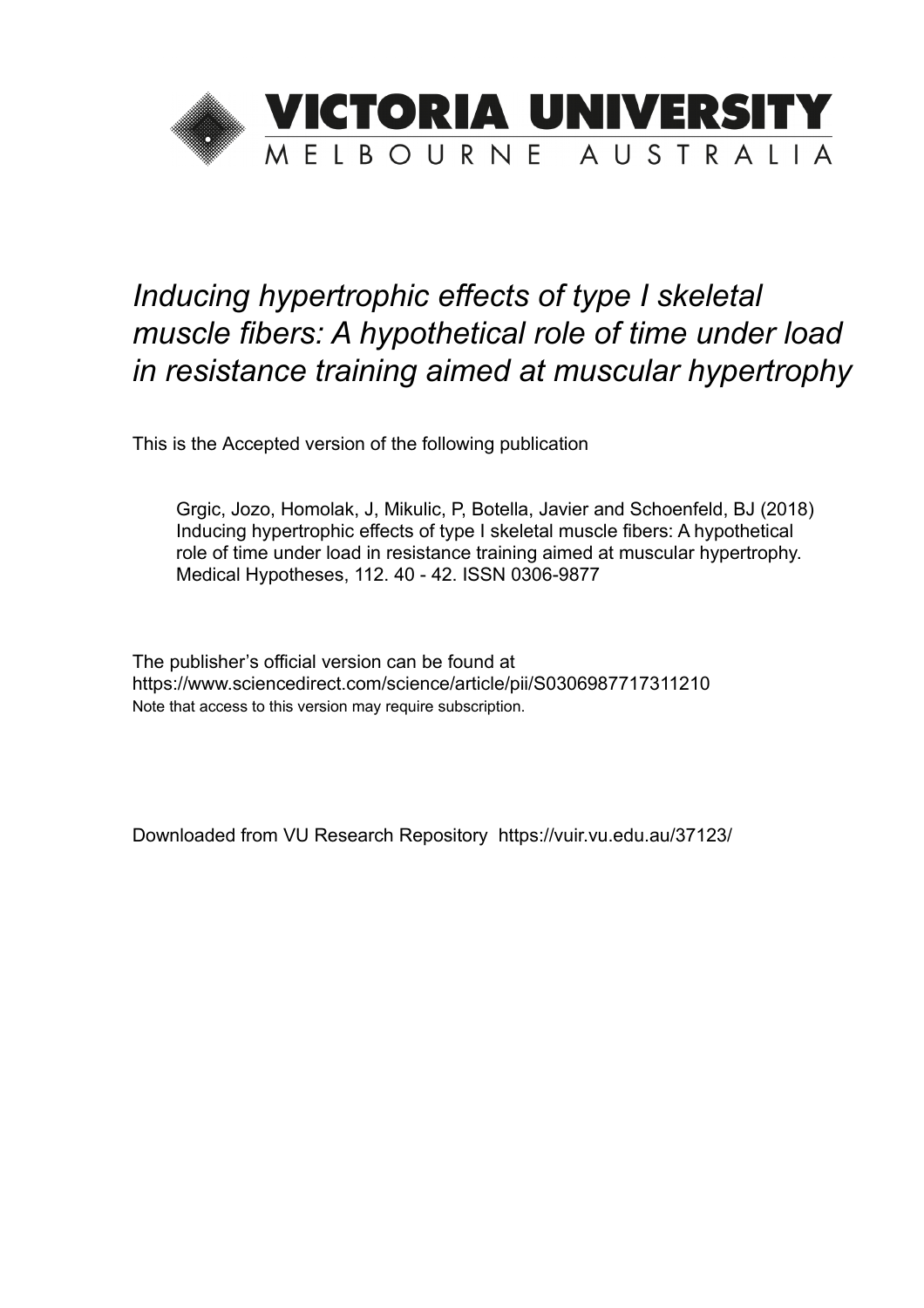| $\mathbf{1}$   | Inducing hypertrophic effects of type I skeletal muscle fibers: A hypothetical role of time                                             |
|----------------|-----------------------------------------------------------------------------------------------------------------------------------------|
| $\overline{2}$ | under load in resistance training aimed at muscular hypertrophy                                                                         |
| 3              |                                                                                                                                         |
| 4              | Jozo Grgic <sup>1</sup> Jan Homolak <sup>2</sup> Pavle Mikulic <sup>3</sup> Javier Botella <sup>1</sup> Brad J. Schoenfeld <sup>4</sup> |
| 5              | <sup>1</sup> Institute of Sport, Exercise and Active Living (ISEAL), Victoria University, Melbourne,                                    |
| 6              | Australia                                                                                                                               |
| $\overline{7}$ | <sup>2</sup> School of Medicine, University of Zagreb, Zagreb, Croatia                                                                  |
| 8              | <sup>3</sup> Faculty of Kinesiology, University of Zagreb, Zagreb, Croatia                                                              |
| 9              | <sup>4</sup> Department of Health Sciences, CUNY Lehman College, Bronx, NY, USA                                                         |
| 10             |                                                                                                                                         |
| 11             |                                                                                                                                         |
| 12             |                                                                                                                                         |
| 13             | Word count: 2054 words                                                                                                                  |
| 14             |                                                                                                                                         |
| 15             | <b>Corresponding Author</b>                                                                                                             |
| 16             | <b>Jozo Grgic</b>                                                                                                                       |
| 17             | Institute of Sport, Exercise and Active Living (ISEAL), Victoria University, Melbourne,                                                 |
| 18             | Australia                                                                                                                               |
| 19             | E-Mail: jozo.grgic@live.vu.edu.au                                                                                                       |
| 20             |                                                                                                                                         |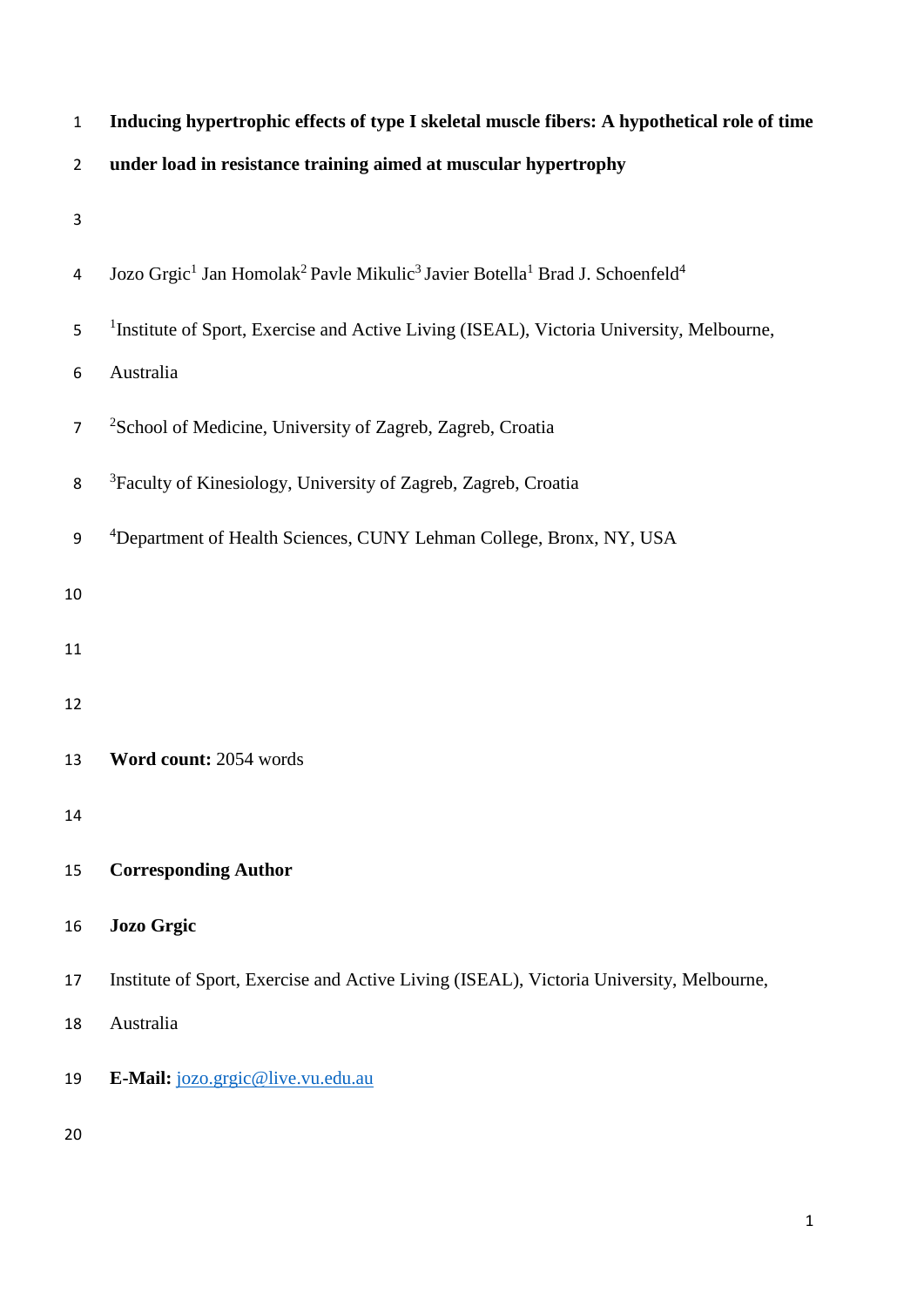## **Abstract**

 An emerging body of evidence is starting to suggest that the hypertrophy of skeletal muscle fibers might be load specific. In other words, it may be that resistance training with 24 high loads (i.e.,  $\geq 60\%$  of 1 repetition maximum [RM]) emphasizes a greater growth of type II muscle fibers, while resistance training with low loads (i.e., <60% of 1RM) might primarily augment hypertrophy of type I muscle fibers. Type I and type II muscle fibers possess certain distinct characteristics, with type II muscle fibers having faster calcium kinetics, faster shortening velocities, and ability to generate more power than type I muscle fibers. Alternatively, compared to type II fibers, type I muscle fibers have a higher oxidative capacity and a higher fatigue threshold. Due to the lower fatigability of type I muscle fibers, it may be hypothesized that a greater time under load is necessary to stimulate an accentuated growth of these fibers. An increase in time under load can be achieved when training with lower loads (e.g., 30% of 1RM) and to momentary muscular failure. The present paper discusses the hypothesis that a greater hypertrophy of type I muscle fibers may be induced with low load resistance training.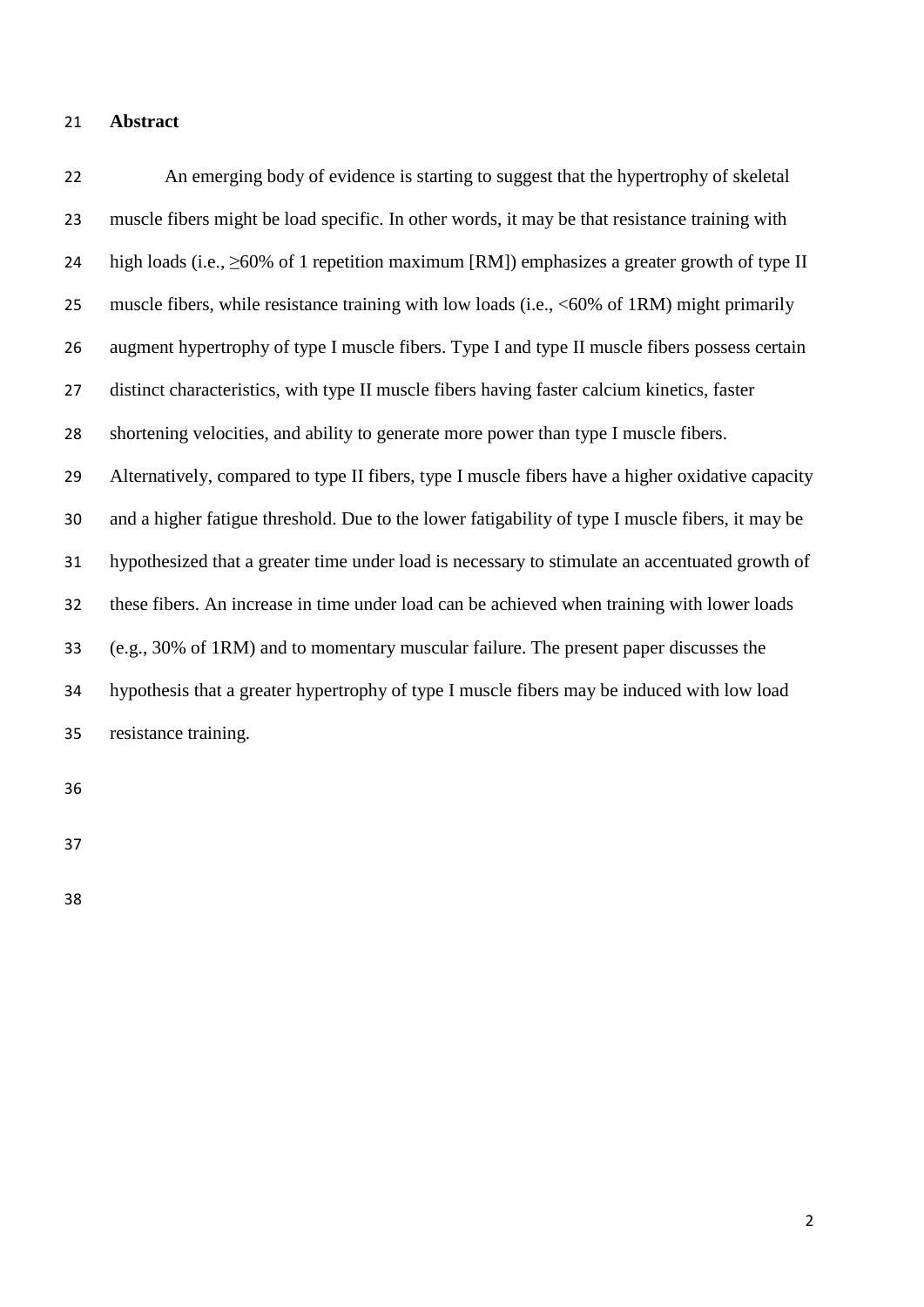### **Introduction**

 Resistance training is a popular form of physical exercise in people across all age groups. It is commonly performed with a goal of achieving skeletal muscle hypertrophy. Current guidelines state that, within a structured resistance training session, loads that correspond to 70-85% of 1 repetition maximum (RM) are necessary for achieving skeletal muscle hypertrophy [1]. However, recent evidence suggests that, provided a set is performed to momentary muscular failure, skeletal muscle hypertrophy can be achieved across a broad range of loading zones [2].

 The findings mentioned above have been observed in studies that used different methods for assessing muscular hypertrophy, including ultrasound, magnetic resonance imaging, and computed tomography [2]. In contrast to these methods, muscular hypertrophy can also be assessed using muscle biopsy sampling. This approach allows for differentiation of various types of muscle fibers, most commonly identified as type I and type II muscle fibers (in human skeletal muscle further divided to type IIa and IIx muscle fibers); adding more information about the specificity of hypertrophy across the muscle fibers. It is often purported that type II muscle fibers have a greater hypertrophic potential with resistance training [3]. However, an emerging body of evidence suggests that the hypertrophy of muscle fibers may be load specific. In other words, it might be that training with higher loads (i.e.,  $\geq$   $\leq$   $\leq$   $\leq$  0% of 1RM) results in greater growth of type II muscle fibers, while training with lower loads (i.e., <60% of 1RM) might primarily augment hypertrophy in type I muscle fibers [4, 5]. The present paper discusses the hypothesis that greater hypertrophy of type I muscle fibers may be induced with low load resistance training.

#### **Physiological differences between type I and type II muscle fibers**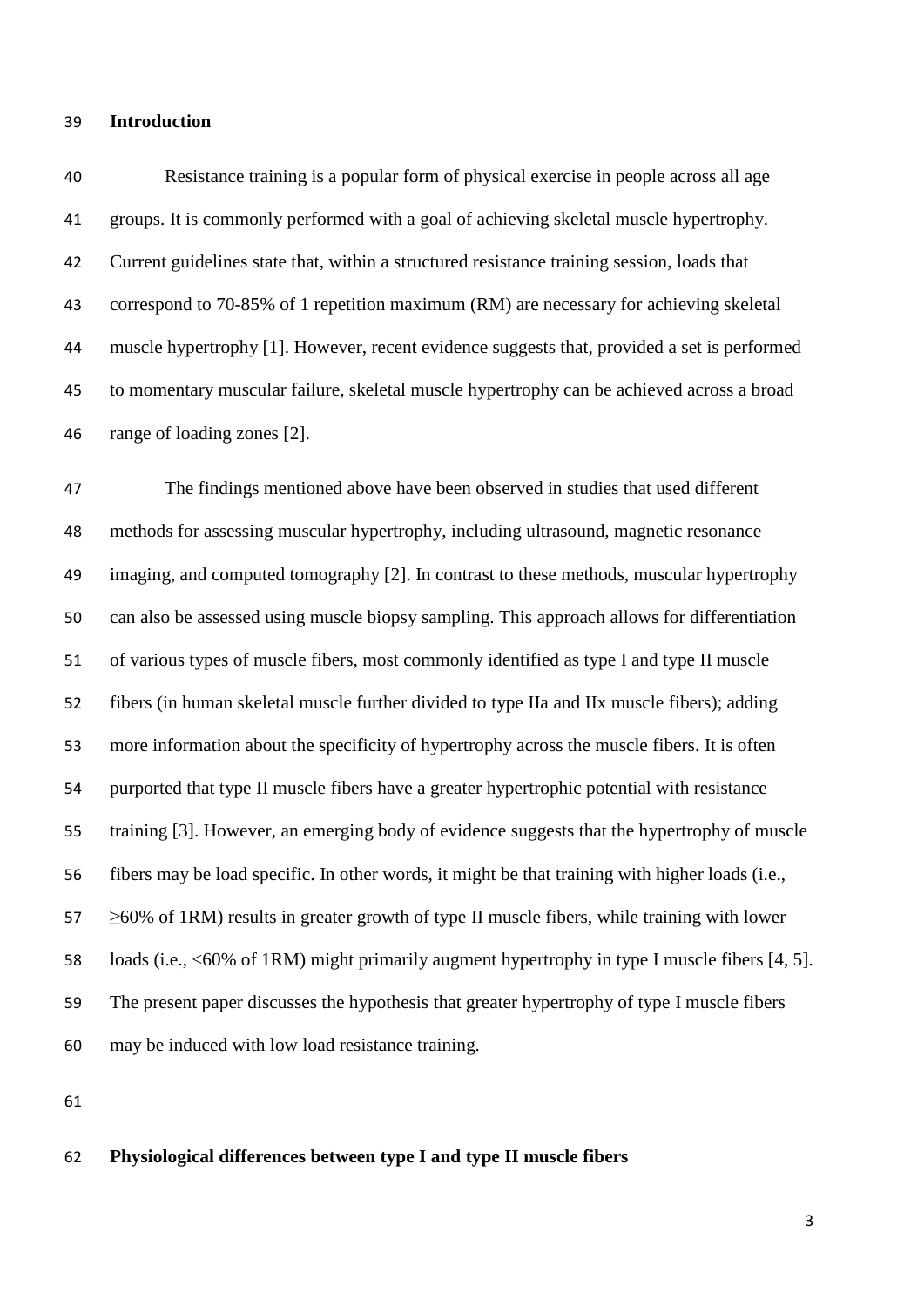It is important to note that type I and type II muscle fibers possess certain distinct features, with type II muscle fibers having faster calcium kinetics, faster shortening velocities, and ability to generate more power than type I muscle fibers [6]. Alternatively, compared to type II fibers, type I muscle fibers have a higher oxidative capacity and a higher fatigue threshold. Because methods for studying muscular hypertrophy primarily focused on heavier loading schemes, the data important for understanding the physiology of hypertrophy in type I muscle fibers are scarce and difficult to interpret.

 Changes in skeletal muscle growth are the result of changes in the balance between protein synthesis and protein degradation. Muscle fibers with high oxidative metabolism (i.e., type I muscle fibers) also have a substantial capacity for protein synthesis; one of the factors important for muscular hypertrophy [7]. In human skeletal muscle, protein synthesis rates and total ribonucleic acid (RNA) content correlate with the abundance of type I myosin heavy chain (MHC) mRNA and are inversely correlated with the expression of MHC II [7, 8]. Muscle fibers with higher oxidative capacity also show a high rate of amino acid uptake [9]. Moreover, oxidative fibers contain more myonuclei per volume cytoplasm, a greater percentage of myonuclei that belong to satellite cells and a higher rate of addition of new myonuclei through nuclear accretion. These are all important factors in the process of muscular hypertrophy [7, 10].

 The above discussed anabolic-related factors point to type I muscle fibers as having significant hypertrophic potential. Despite this modestly increased protein synthesis capacity, protein degradation mechanisms, such as autophagy, are known to be increased in the oxidative fibers [7]. This is supported by findings that cathepsins, important factors in lysosomal proteolysis that are usually abundant in tissues with high protein turnover, are present in higher concentrations in muscle fibers with a high oxidative capacity [11, 12]. Due to a greater oxidative capacity of type I muscle fibers, higher accumulation of reactive oxygen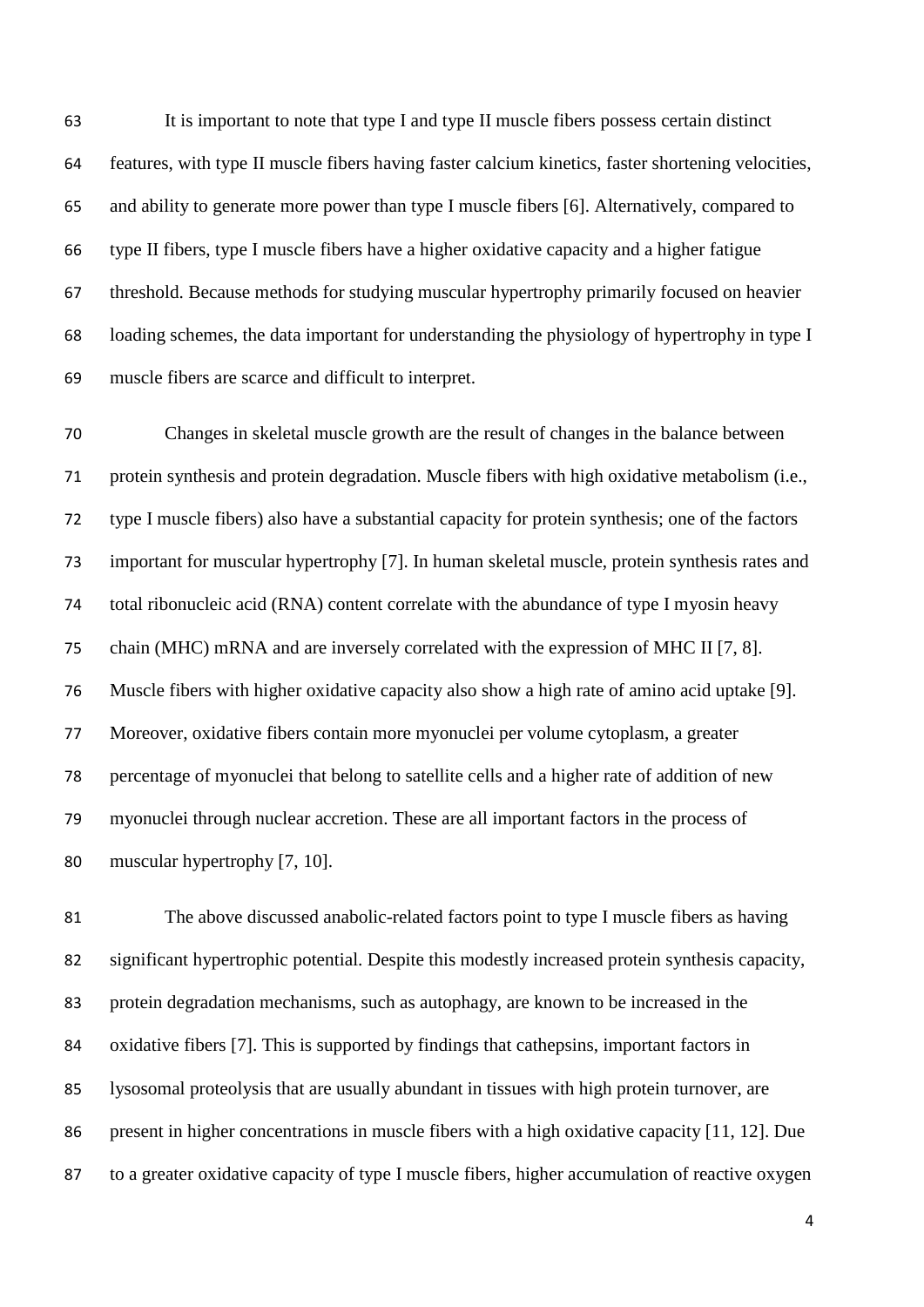species and metabolites are expected to occur, lowering the biological potential for hypertrophy due to activation of the pathways responsible for the protein degradation, acting as a quality control system [13, 14]. The high rate of protein turnover present in type I muscle fibers reflects the high adaptive potential of the tissue. In the context of hypertrophy, future research should focus on stimuli that upregulate the protein synthesis machinery without largely increasing protein degradation, which in turn would facilitate a net increase in protein aggregation.

 The body of knowledge on molecular pathways mediating skeletal muscle hypertrophy is considerable, and it is now known that the mechanistic target of rapamycin (mTOR) is the master kinase controlling the protein synthesis pathway [15]. Furthermore, protein degradation is known to be promoted by the energy sensor AMP-activated protein kinase (AMPK) [16]. Multiple proteins have been involved in the interaction between these pathways; however, the current knowledge is still insufficient to provide a clear answer to the intriguing question of fiber-type differences in the regulation of hypertrophic adaptability. Nonetheless, it can be hypothesized that a different stimulus might be needed to elicit a maximal hypertrophic response in different types of muscle fibers due to the nature of their machinery. Recent evidence seems to support this hypothesis, pointing towards preferential hypertrophy of type I muscle fibers when resistance training is carried out with low loads. The molecular pathways underlying this adaptation are still poorly understood, although they already captured the attention of some scientists [17]. If this hypothesis is confirmed, further investigation of molecular pathways regulating hypertrophy in type I muscle fibers following low load resistance training will provide a valuable piece of the physiological puzzle. 

**Time under load**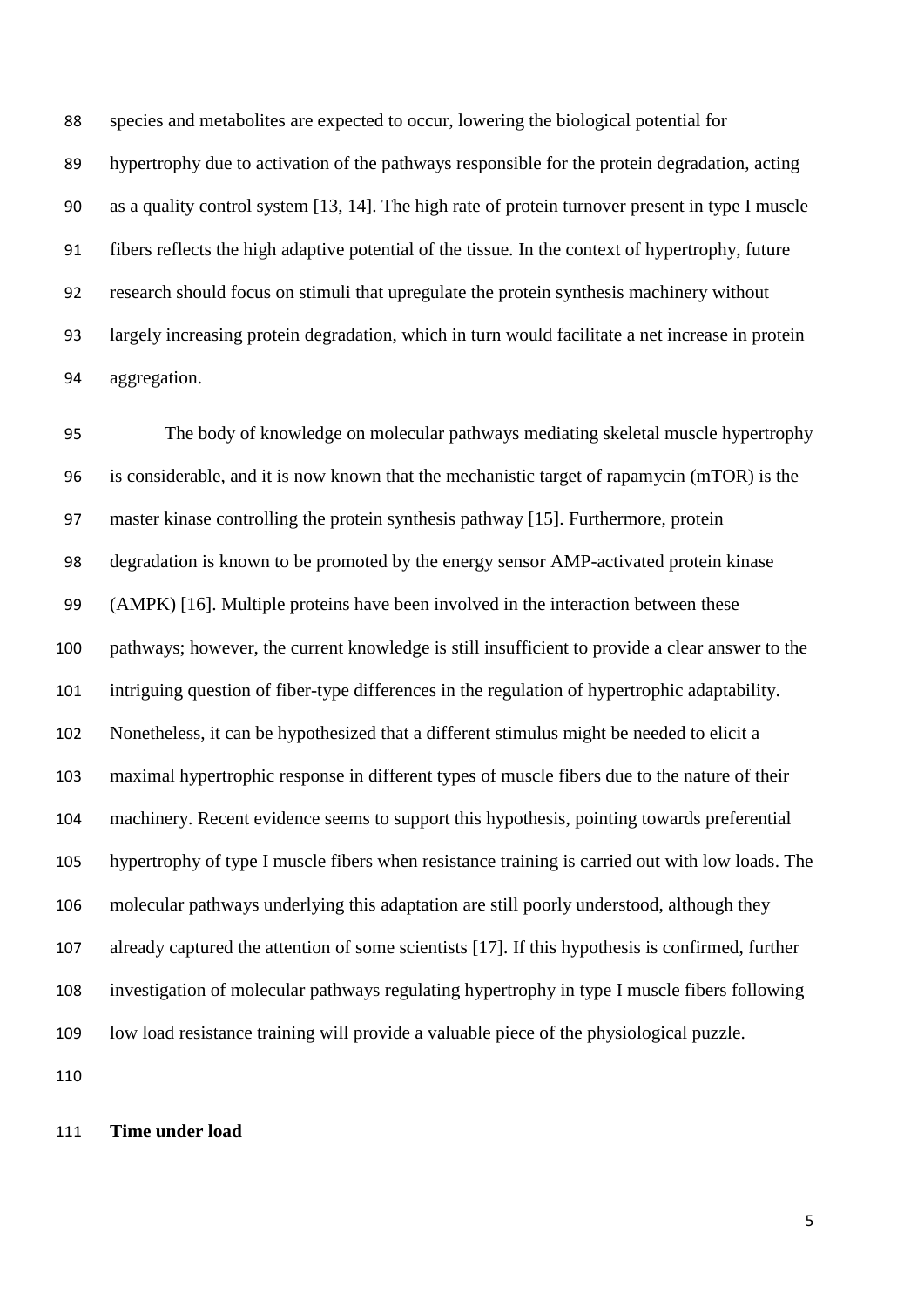There is evidence that aerobic exercise, specifically cycling, leads to type I, but not type II muscle fiber hypertrophy, and that this effect is independent of age [18, 19]. These findings are specific to aerobic exercise; however, they do suggest that longer-duration activities with a prolonged loading time on the activated muscle, may predominantly result in hypertrophy of type I muscle fibers (i.e., muscle fibers with a lower fatigability). Therefore, in resistance training, it can be hypothesized that a greater time under load (TUL) is necessary to stimulate an accentuated growth of these fibers [20, 21]. In this regard, training with low loads will necessarily result in a greater TUL compared to high load training given that repetition duration is controlled between conditions. For example, a low load set of 20 RM performed with a 3-second repetition duration would result in a TUL of 60 seconds; a higher load set of 8 RM performed with the same repetition duration would last just 24 seconds. Conceivably, the longer TUL in the lower load condition would provide a superior growth stimulus to type I fibers by taxing their endurance capacity. Research by Lamas and colleagues [22] provides intriguing findings in this context. They compared two groups, of which one performed high load training (4-10 RM), while the other group performed a power- type training routine consisting of loads in the 30-60% of 1RM range, performed for 6-8 repetitions. Both groups were instructed to perform each repetition at maximum speed through both the concentric and eccentric phases. Following the 8-week training period, the high load group experienced an increase in the cross-sectional area of type I, type IIa and type IIx muscle fibers by 15%, 18%, and 41%, respectively. In contrast, the low load, power training group, increased the cross-sectional area of type IIa and type IIx muscle fibers by 15% and 19%, respectively. However, type I muscle fibers in this group experienced atrophy following the training intervention and decreased in size by 5%. By observing the training protocol, it is evident that TUL in the power group was around 10-15 seconds per set, which may be inadequate to induce sufficient muscular fatigue, and thus hypertrophy of type I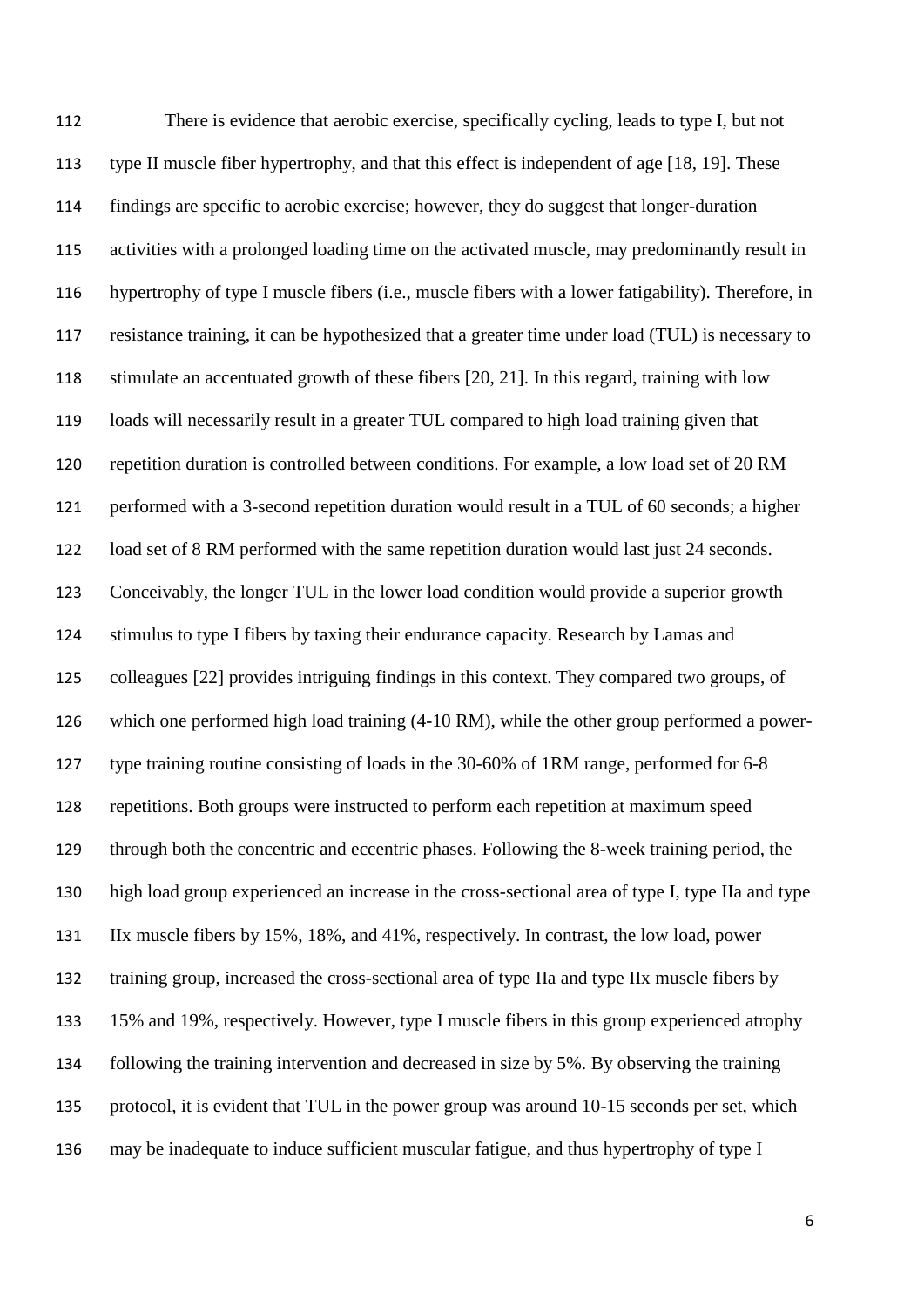muscle fibers. This would, at least in part, explain the reasons for the lack of growth of type I muscle fibers in the power-type training group.

 Vinogradova and colleagues [4] also compared the effects of high and low load resistance training; however, in contrast to Lamas et al. [22], they used a protocol in which the low load group performed sets with loads corresponding to 50% of 1RM without relaxation (i.e., with continuous maintenance of muscle tension), whereby the total duration of sets was 50–60 seconds. The high load group used a load corresponding to 80-85% of 1RM. The researchers reported that a greater growth of type I muscle fibers occurred in the low load group while a greater growth of type II muscle fibers occurred in the high load group. Using a similar protocol, Netreba and colleagues [5] observed the same results in 14 untrained men, which further supports the notion that TUL may be an important variable for inducing a greater growth of type I muscle fibers.

 Despite the suggested benefits of using low loads regarding hypertrophy of type I muscle fibers, it is possible that, when the load is too low, it may be difficult to maximize peripheral fatigue with resistance training [23-26]. This effect was shown in a study by Mackey and colleagues [27]. The researchers employed a protocol in which the low load group trained with 15% of 1RM for ten sets of 36 repetitions. Albeit TUL was high, the protocol was insufficient to induce significant hypertrophic effects in type I and type II muscle fibers. If greater TUL is the primary factor in inducing greater hypertrophic effects in type I muscle fibers when using lower loads, the group mentioned above should have experienced robust growth of these fibers following the protocol. One confounding variable to these results is the fact that sets in the training routine were stopped well short of volitional failure. It seems that training to momentary muscular failure is needed for the activation of the entire motor unit pool and thus, for maximizing growth across fiber types [28]. Therefore, it may be hypothesized that an interplay between external load, training to momentary muscular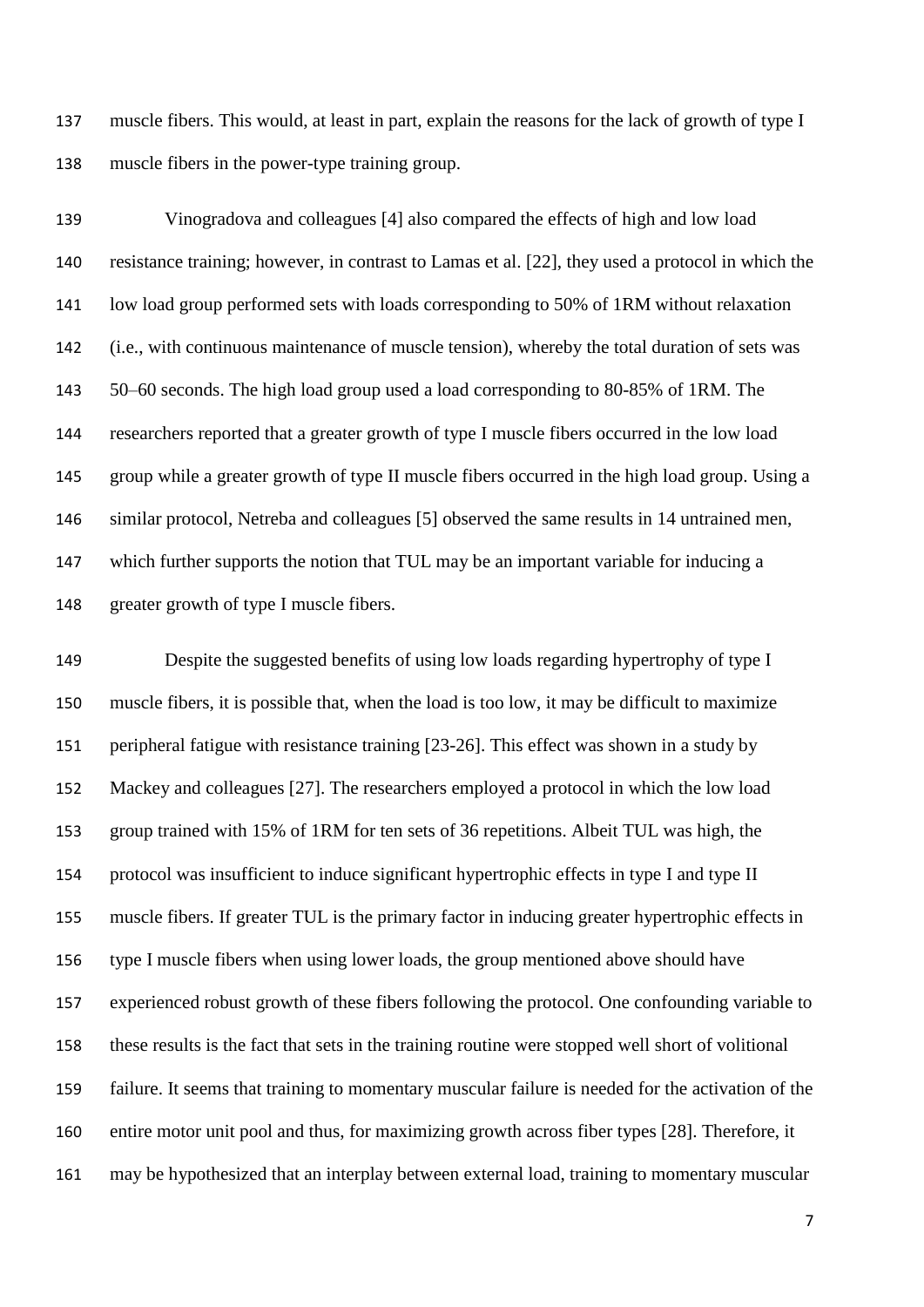failure, and greater TUL might determine the extent of the hypertrophic effects of type I muscle fibers. Surprisingly, in the same study [27], a high load protocol that consisted of 10 sets of 8 repetitions at 70% of 1RM was also insufficient to result in any evident hypertrophy of either fiber type. The possible reasons for the absence of hypertrophic effects in both groups remain unclear, especially since the study involved resistance training-naïve individuals. It is well documented that such individuals can experience robust gains in muscle fiber size following similar loading programs [29], which might call into question the robustness of the findings reported by Mackey and colleagues [27].

 Metabolic stress has been suggested to play an important role in muscular hypertrophy [30]. Of relevance are also the findings that show that high-intensity training (i.e., 30 seconds maximal isokinetic contractions) induces higher metabolic stress in type II versus type I muscle fibers [31]. Therefore, such training schemes may stimulate anabolic signaling to a greater extent in type II muscle fibers, and thus, result in greater type II muscle fiber hypertrophy. In contrast, according to the size principle, low load resistance exercise performed to momentary muscular failure firstly recruits the lower-threshold motor units, and as these motor units become fatigued, the higher-threshold motor units are sequentially recruited; therefore, at the end of the training set, the metabolic stress across the muscle fiber types may be comparable. This also can be the case in low load exercise with partial blood flow restriction, which has been shown to exert an acute preferential stress of type I fibers [32]. Studies that investigated the effect of isometric contraction (in essence, an exercise with partial blood flow restriction) found a greater concentration of lactate in type I muscle fibers compared to type II muscle fibers [33, 34]. Therefore, it can be hypothesized that when low load resistance training is performed with a high TUL (and to momentary muscular failure) elevated anabolic signaling in type I muscle fibers might be stimulated, and thus, result in the greater growth of these fibers.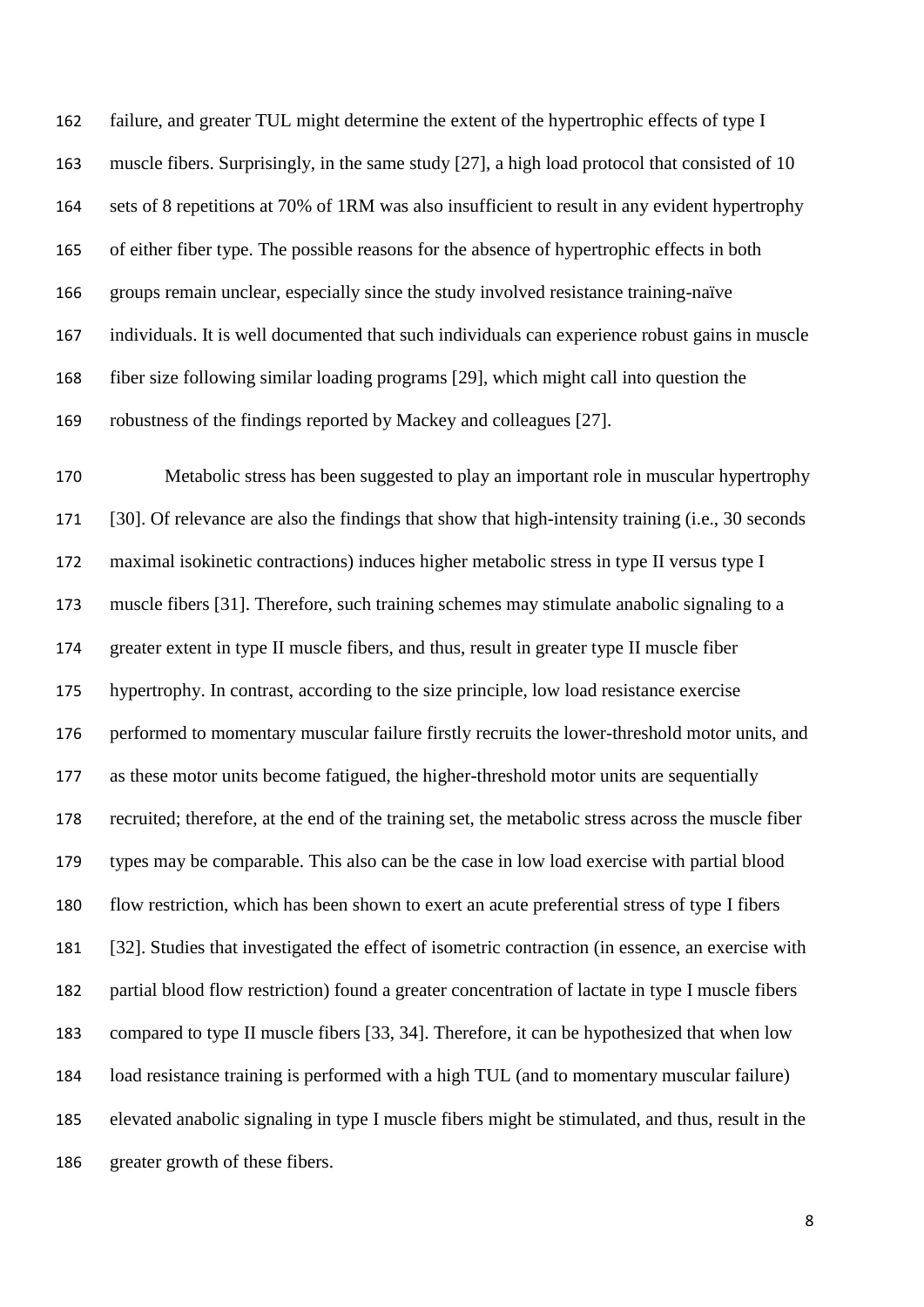## **Conclusions**

 In conclusion, a greater TUL might play a role in inducing greater hypertrophic effects in type I muscle fibers. Despite emerging research supporting this hypothesis, evidence to date remains equivocal, and thus future studies should seek to provide clarity on the topic. If TUL is indeed an important factor in inducing greater hypertrophic effects in type I muscle fibers, individuals interested in maximizing muscular growth across the muscle fibers should consider including both high load and low load resistance training schemes in their training routines.

# **Financial support and conflict of interest disclosure:** None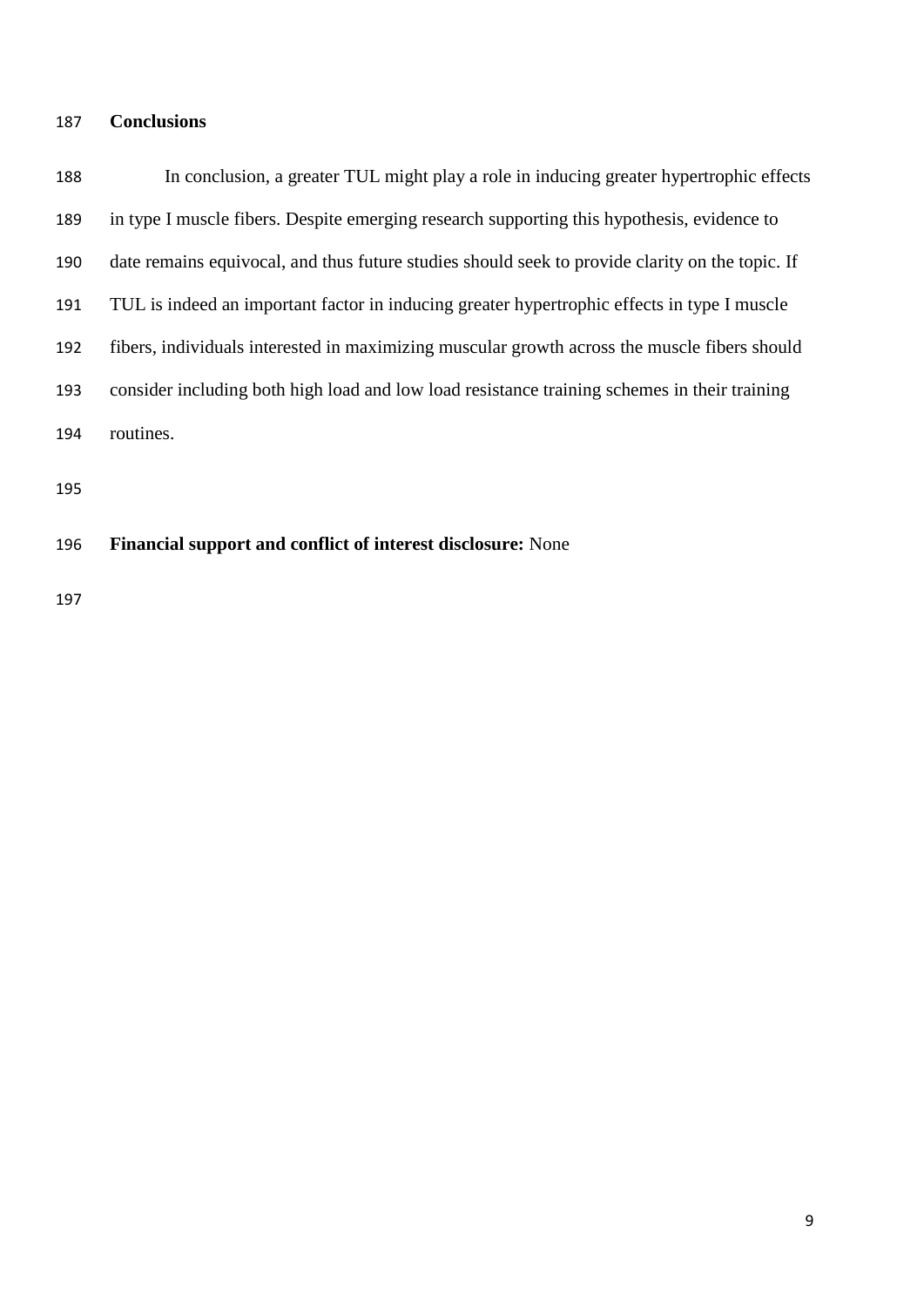# **References**

| 199 | [1] American College of Sports Medicine. American College of Sports Medicine position         |
|-----|-----------------------------------------------------------------------------------------------|
| 200 | stand. Progression models in resistance training for healthy adults. Med Sci Sports           |
| 201 | Exerc 2009;41:687-708.                                                                        |
| 202 | [2] Schoenfeld BJ, Grgic J, Ogborn D, Krieger JW. Strength and hypertrophy adaptations        |
| 203 | between low- versus high-load resistance training: A systematic review and meta-              |
| 204 | analysis. J Strength Cond Res 2017;31:3508-23.                                                |
| 205 | [3] Fry AC. The role of resistance exercise intensity on muscle fibre adaptations. Sports Med |
| 206 | 2004;34:663-79.                                                                               |
| 207 | [4] Vinogradova OL, Popov DV, Netreba AI, et al. Optimization of training: development of     |
| 208 | a new partial load mode of strength training. Fiziol Cheloveka 2013;39:71-85.                 |
| 209 | [5] Netreba A, Popov D, Bravyy Y, et al. Responses of knee extensor muscles to leg press      |
| 210 | training of various types in human. Ross Fiziol Zh Im I M Sechenova 2013;99:406-              |
| 211 | 16.                                                                                           |
| 212 | [6] Schiaffino S, Reggiani C. Fiber types in mammalian skeletal muscles. Physiol Rev          |
| 213 | 2011;91:1447-531.                                                                             |
| 214 | [7] van Wessel T, de Haan A, van der Laarse WJ, et al. The muscle fiber type-fiber size       |
| 215 | paradox: hypertrophy or oxidative metabolism? Eur J Appl Physiol 2010;110:665-94.             |
| 216 | [8] Toth MJ, Tchernof A. Effect of age on skeletal muscle myofibrillar mRNA abundance:        |
| 217 | Relationship to myosin heavy chain protein synthesis rate. Exp Gerontol                       |
| 218 | 2006;41:1195-200.                                                                             |
| 219 | [9] Hood DA, Terjung RL. Leucine metabolism in perfused rat skeletal muscle during            |

contractions. Am J Physiol 1987;253:E636–47.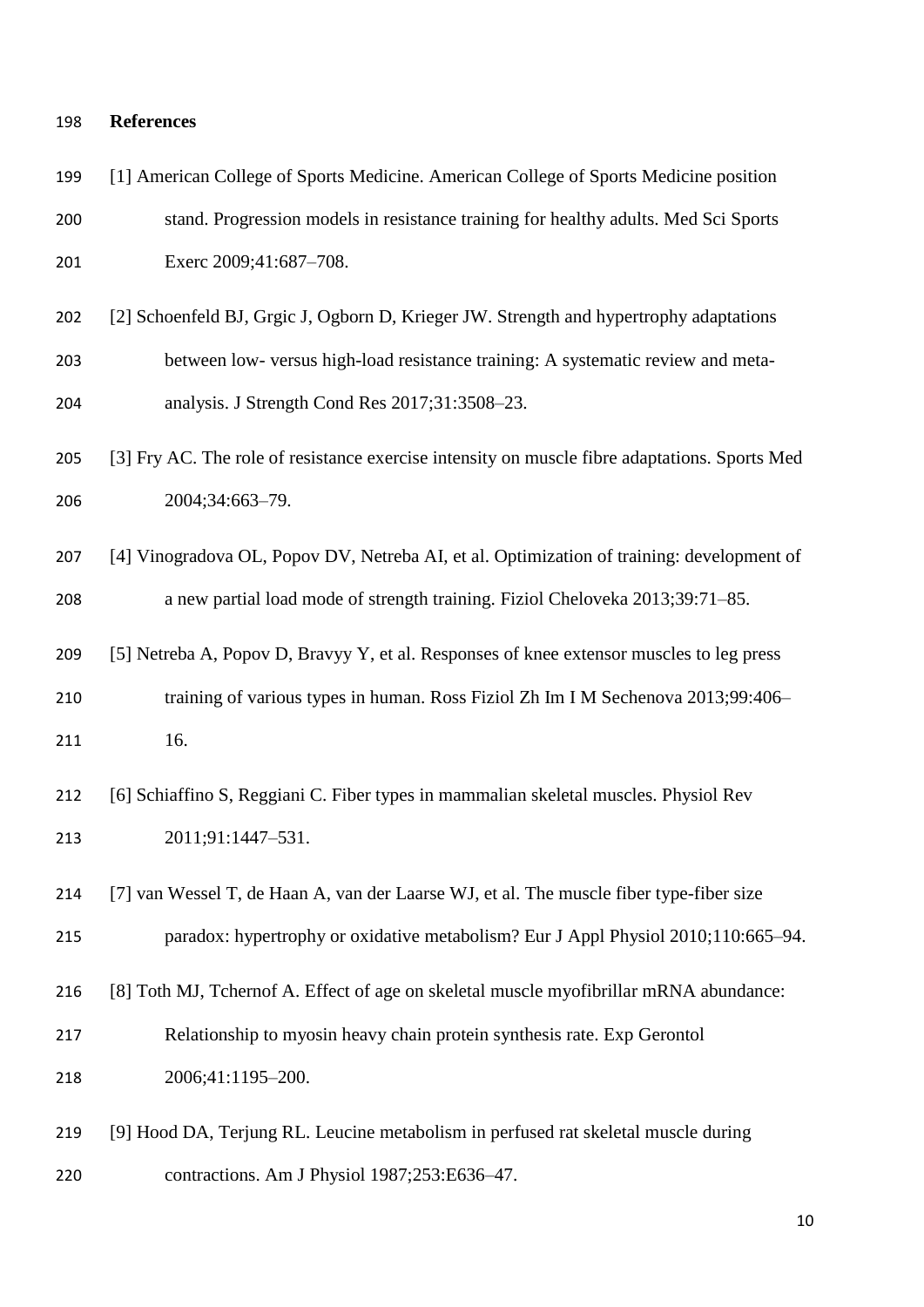| 221 | [10] Tseng BS, Kasper CE, Edgerton, VR. Cytoplasm-to-myonucleus ratios and succinate            |
|-----|-------------------------------------------------------------------------------------------------|
| 222 | dehydrogenase activities in adult rat slow and fast muscle fibers. Cell Tissue Res              |
| 223 | 1994;275:39-49.                                                                                 |
| 224 | [11] Parreño M, Pol A, Cadefau J, et al. Changes of skeletal muscle proteases activities during |
| 225 | a chronic low-frequency stimulation period. Pflügers Archiv 2001;442:745-51.                    |
| 226 | [12] Soori M, Lu G, Mason RW. Cathepsin inhibition prevents autophagic protein turnover         |
| 227 | and downregulates insulin growth factor-1 receptor-mediated signaling in                        |
| 228 | neuroblastoma. J Pharmacol Exp Ther 2016;356:375-86.                                            |
| 229 | [13] Steinbacher P, Eckl P. Impact of oxidative stress on exercising skeletal muscle.           |
| 230 | Biomolecules 2015;5:356-77.                                                                     |
| 231 | [14] Powers SK, Kavazis AN, McClung JM. Oxidative stress and disuse muscle atrophy. J           |
| 232 | Appl Physiol 2007;102:2389-97.                                                                  |
| 233 | [15] Wang X, Proud CG. The mTOR pathway in the control of protein synthesis. Physiology         |
| 234 | 2006;21:362-9.                                                                                  |
| 235 | [16] Sanchez AM, Candau RB, Csibi A, Pagano AF, Raibon A, Bernardi H. The role of AMP-          |
| 236 | activated protein kinase in the coordination of skeletal muscle turnover and energy             |
| 237 | homeostasis. Am J Physiol Cell Physiol 2012;303:C475-85.                                        |
| 238 | [17] Popov DV, Lysenko EA, Bachinin AV, et al. Influence of resistance exercise intensity       |
| 239 | and metabolic stress on anabolic signaling and expression of myogenic genes in                  |
| 240 | skeletal muscle. Muscle Nerve 2015;51:434-42.                                                   |
| 241 | [18] Harber MP, Konopka AR, Douglass MD, et al. Aerobic exercise training improves whole        |
| 242 | muscle and single myofiber size and function in older women. Am J Physiol Regul                 |
| 243 | Integr Comp Physiol 2009;297:R1452-9.                                                           |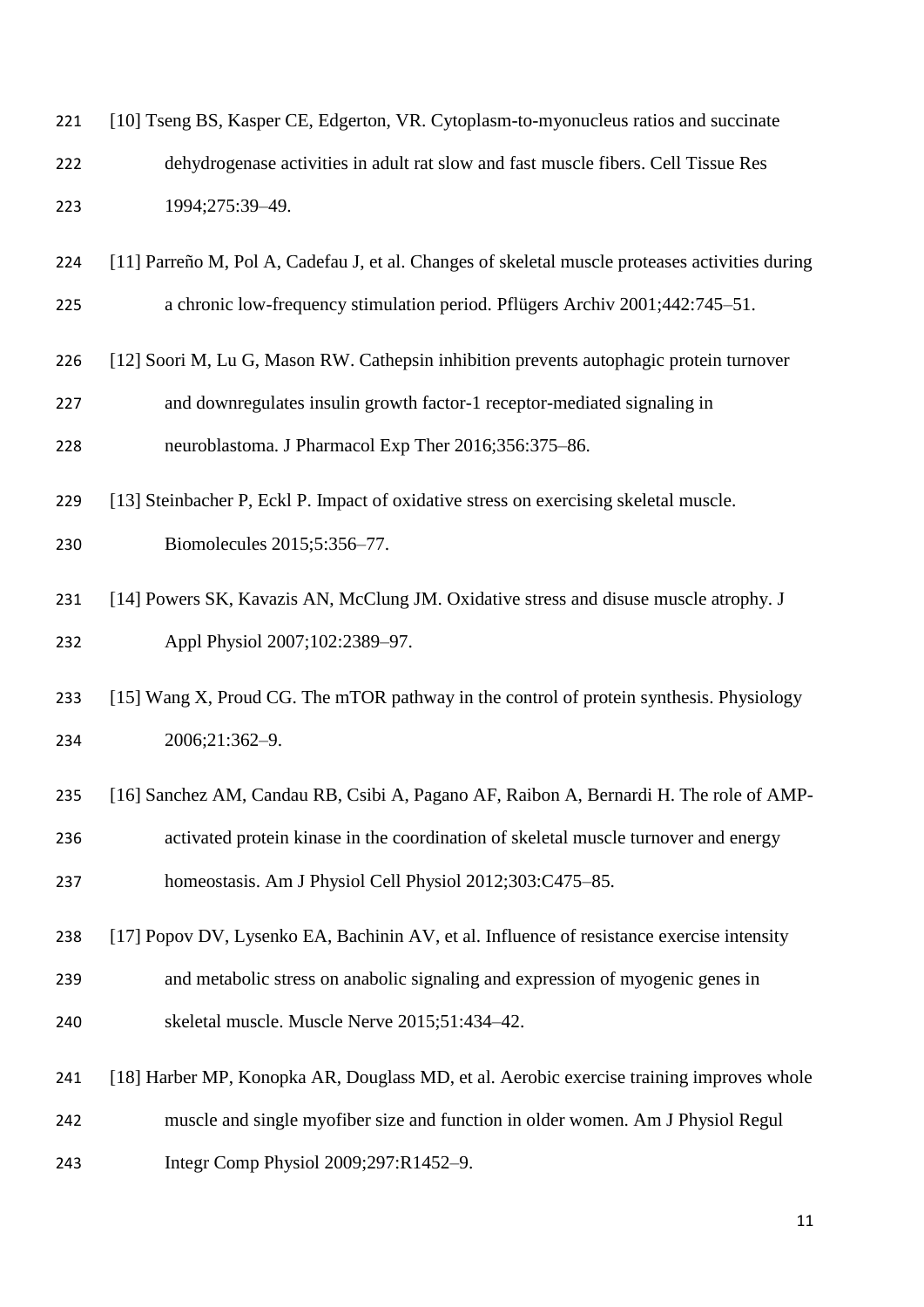| 244 | [19] Harber MP, Konopka AR, Undem MK, et al. Aerobic exercise training induces skeletal |
|-----|-----------------------------------------------------------------------------------------|
| 245 | muscle hypertrophy and age-dependent adaptations in myofiber function in young and      |
| 246 | older men. J Appl Physiol 2012;113:1495–504.                                            |

- [20] Schoenfeld BJ, Contreras B, Willardson JM, Fontana F, Tiryaki-Sonmez G. Muscle
- activation during low- versus high-load resistance training in well-trained men. Eur J Appl Physiol 2014;114:2491–7.
- [21] Ogborn D, Schoenfeld BJ. The role of fiber types in muscle hypertrophy: Implications for loading strategies. Strength Cond J 2014;36:20–5.
- [22] Lamas L, Aoki MS, Ugrinowitsch C, et al. Expression of genes related to muscle plasticity after strength and power training regimens. Scand J Med Sci Sports 2010;20:216–25.
- [23] West W, Hicks A, Clements L, Dowling J. The relationship between voluntary electromyogram, endurance time and intensity of effort in isometric handgrip exercise. Eur J Appl Physiol Occup Physiol 1995;71:301–5.
- [24] Hunter SK, Enoka RM. Sex differences in the fatigability of arm muscles depends on absolute force during isometric contractions. J Appl Physiol 2001;91:2686–94.
- [25] Yoon T, Delap BS, Griffith EE, Hunter SK. Mechanisms of fatigue differ after low- and high-force fatiguing contractions in men and women. Muscle Nerve 2007;36:515–24.
- [26] Ozaki H, Loenneke JP, Buckner SL, Abe T. Muscle growth across a variety of exercise
- modalities and intensities: Contributions of mechanical and metabolic stimuli. Med Hypotheses 2016;88:22–6.